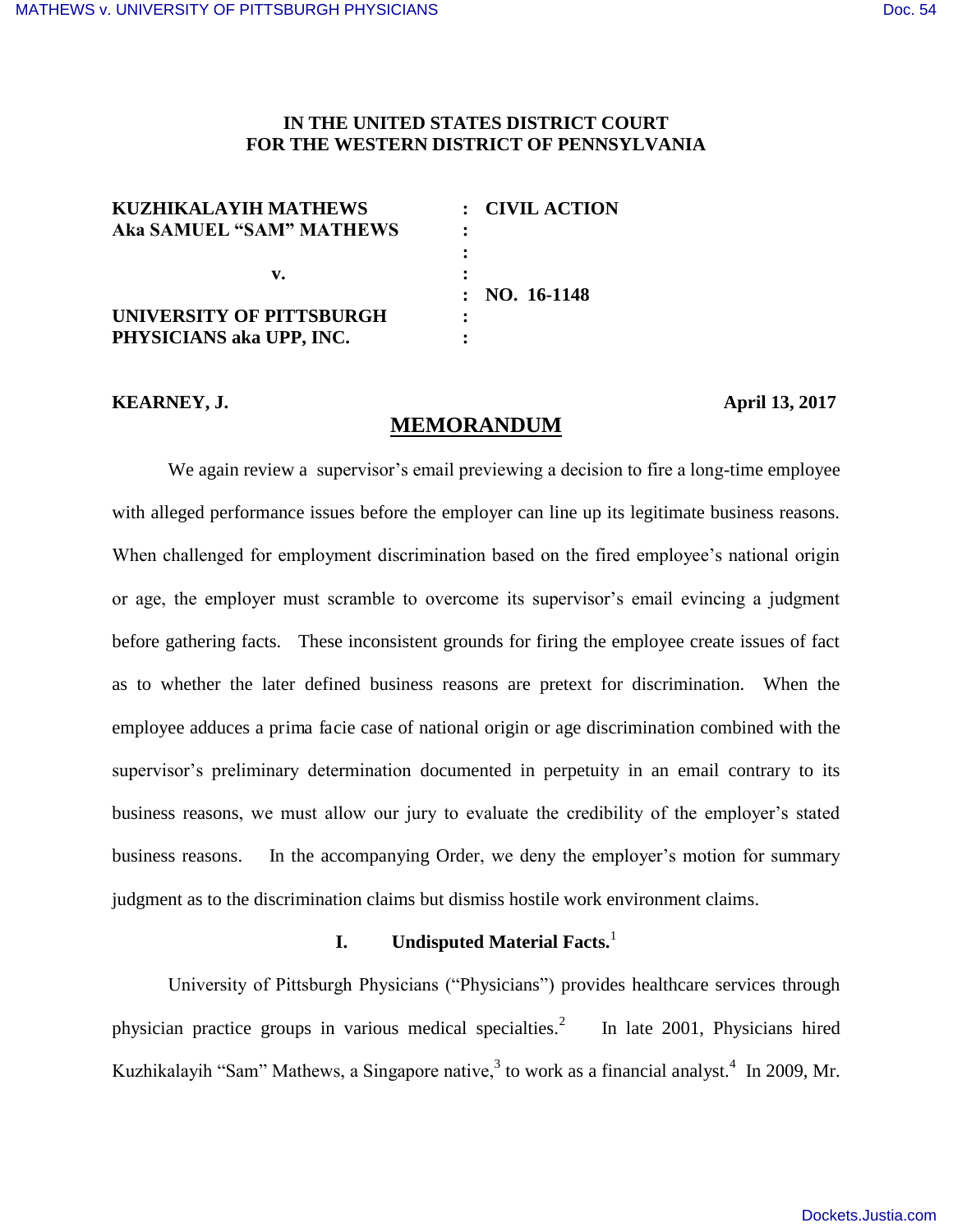Mathews began working under Paula Hutson in the Pediatrics Department.<sup>5</sup> Physicians gave Mr. Mathews positive performance reviews. On July 29, 2014, however, Physicians terminated 61 year old Mr. Mathews after putting him on a 45-day performance improvement plan.<sup>6</sup> Mr. Mathews claims Physicians' alleged deficient performance reasons to fire him are pretext for national origin and age discrimination and hostile work environment.

# **A. UPMC restructured its finance groups in 2013.**

Physicians is an organization within the University of Pittsburgh Medical Center ("UPMC"). Before 2013, UPMC's financial analysts worked in separate units reporting only to the units they served.<sup>7</sup> In April 2013, UPMC restructured the finance function across its organizations by consolidating and centralizing it into a single organization serving various departments.<sup>8</sup> UPMC expected to eliminate a number of financial analyst positions, and it required its financial analysts to reapply and interview for positions.<sup>9</sup>

The restructuring consolidated the finance groups of Physicians' Pediatrics Department and Orthopedic Surgery Department.<sup>10</sup> Janet Storer served as the Manager of Finance in this consolidated group.<sup>11</sup> After interviewing Mr. Mathews, Ms. Storer hired Mr. Mathews in April or May 2013.<sup>12</sup> Ms. Storer reported to her supervisor Brian Fritz who had overall responsibility for all of Physicians' finances in the clinical department.

## **B. Mr. Mathews' difficult working relationship with supervisor Ms. Storer.**

Mr. Mathews had a difficult working relationship with his supervisor, Ms. Storer. From January through May 2014, Ms. Storer swears she had ongoing problems with Mr. Mathews' job performance and his behavior toward her, claiming he behaved argumentatively, uncooperatively, and sometimes dishonestly about his job duties.<sup>13</sup> Ms. Storer swears Mr. Mathews "always seemed to have an excuse or explanation, but it always seemed to miss the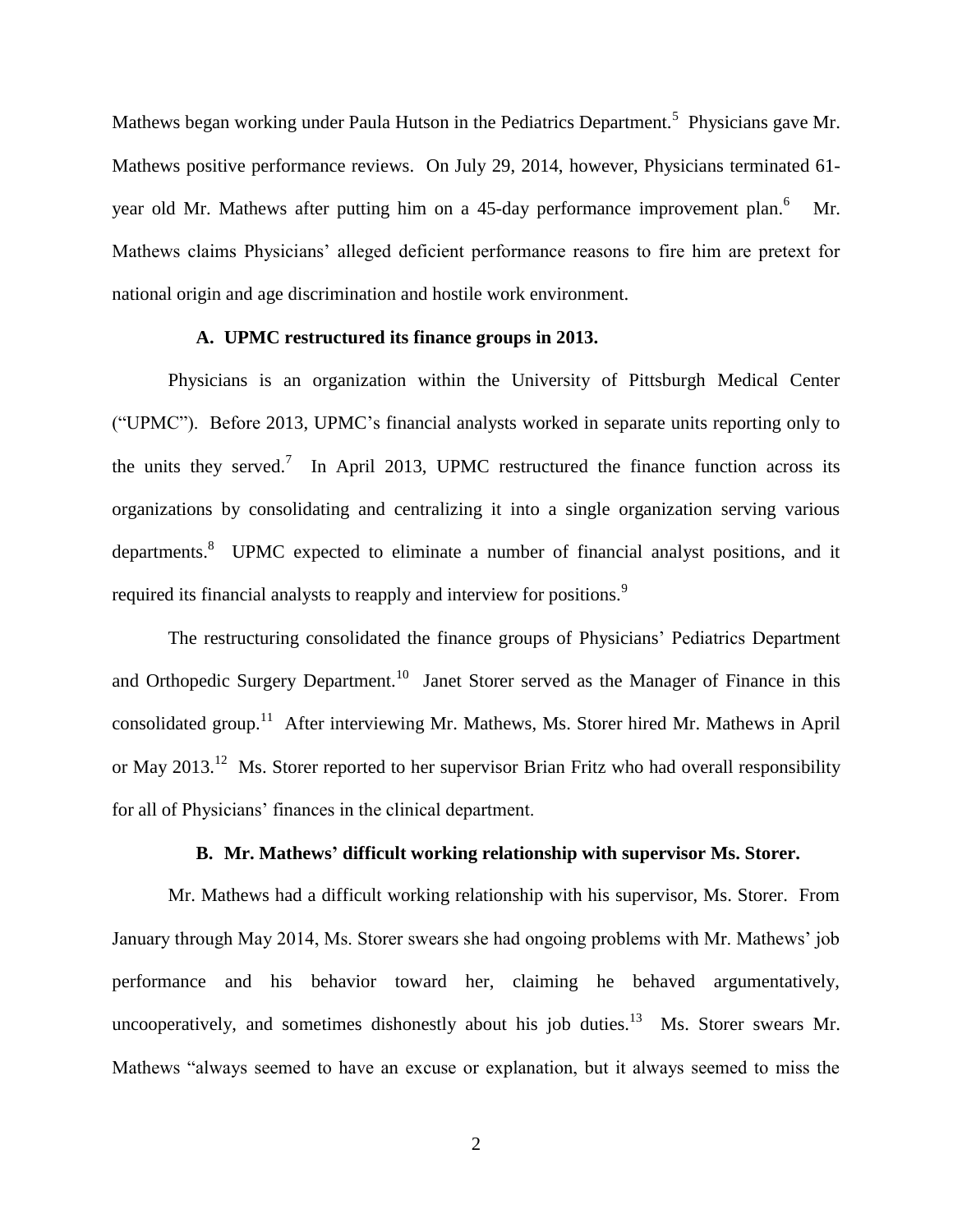main point of what I was trying [to] get him to do or not to do."<sup>14</sup> She explains, "[I]t took an inordinate amount of my time and energy just to try to show him he was missing the point but also to fend off his anger and vehemence."<sup>15</sup> Ms. Storer described Mr. Mathews' anger as "frightening" and "so intense that he would be visibly trembling."<sup>16</sup> Ms. Storer swears she feared for her safety on one or two occasions.<sup>17</sup> Ms. Storer discussed these issues with her supervisor, Mr. Fritz, on a regular basis.<sup>18</sup>

Mr. Mathews also identifies issues he had with Ms. Storer. He claims from January through July 2014, Ms. Storer engaged in conduct which he characterizes as constituting a hostile work environment.<sup>19</sup> Mr. Mathews swears Ms. Storer: (1) denied him information he needed to do his tasks, including information required to complete a Profit and Loss; (2) created obstacles to his tasks; (3) prohibited him from communicating with others in the department who could provide him with necessary information; (4) required him to channel his queries through her but then chided him for not using his own initiative to find information; (5) "thwarted [him] in every fashion"; (6) "disparaged every move [he] made"; and (7) "presented [him] with a hostile demeanor."<sup>20</sup>

Mr. Mathews' working relationship with Ms. Storer included a partially disputed May 9, 2014 incident. In a May 12, 2014 email, Ms. Storer told her boss Mr. Fritz and Mr. Mathews' former boss Ms. Hutson about a May 9 meeting with Mr. Mathews.<sup>21</sup> Ms. Storer said she met with Mr. Mathews, who was angry and felt he had not been given a chance to learn certain tasks.<sup>22</sup> Ms. Storer told them Mr. Mathews said he had excellent reviews, "mentioned his age," mentioned he and his wife were sick, and "screamed" he would file a grievance with human resources.<sup>23</sup> In the email, Ms. Storer explained she felt "somewhat threatened" by one of Mr. Mathews' statements claiming Ms. Storer was "persecuting him and that he would like to speak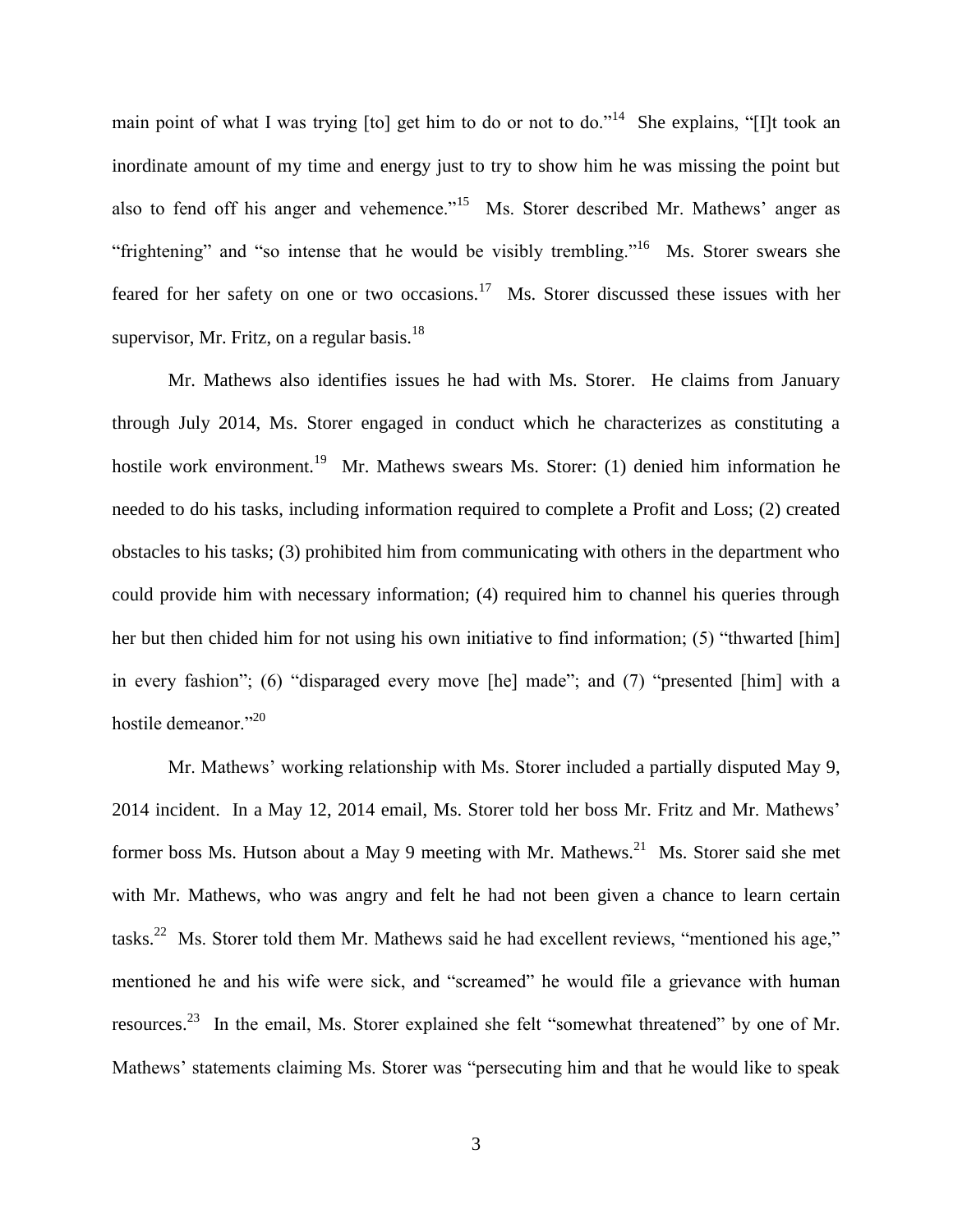to [her] outside of work."<sup>24</sup> Ms. Storer also explained to Mr. Fritz and Ms. Hutson several performance-related issues she had with Mr. Mathews.<sup>25</sup>

Mr. Mathews, however, claims during the meeting he asked Ms. Storer "civilly" if she could confine her criticism of him to private offices instead of publicly berating him in front of his coworkers.<sup>26</sup> Mr. Mathews swears he never "physically threatened" Ms. Storer.<sup>27</sup> With regard to the age reference, Mr. Mathews told Ms. Storer, "I am a grown man, that I'm 61 years of age and that you're treating me like a child."<sup>28</sup> Mr. Mathews asked Ms. Storer if she had animosity toward Mr. Mathews because of his color.<sup>29</sup>

# **C. Mr. Fritz refers to Mr. Mathews as a cancer who needs to be terminated, and a day later Physicians places him on a performance improvement plan.**

Later on May 12, 2014, Ms. Storer emailed Mr. Fritz about the May  $9<sup>th</sup>$  meeting, Mr. Fritz emailed Human Resources Director John Kunicky asking for guidance on how to terminate Mr. Mathews, referring to him as a cancer:

> We are having issues with a [sic] employee in the Ortho/Peds pod. The current (past 6 months specifically) is complicated as the previous manager (also his current manager Paula Hutson) failed to manage him and do an appropriate evaluation. Janet who is the Manager of the department is now dealing with issues. We all agree he is a cancer to the department and need to terminate [sic] we need your guidance on how to do so appropriately.<sup>30</sup>

The following day, Mr. Fritz emailed Ms. Hutson stating Mr. Mathews would undergo a performance improvement plan ("PIP").<sup>31</sup> Mr. Fritz admonished Ms. Hutson for not earlier dealing with Mr. Mathews' apparent issues: "As [Mr. Mathews] is a direct report of yours a lot of these issues in which Janet is now dealing should have been addressed by you."<sup>32</sup> He continued, "We are far beyond using reorganization as an excuse for anything and in the midst of continued change which is the new norm. We are focusing on value added activities and development of our staff in which I see the opposite here."<sup>33</sup> Mr. Fritz told Ms. Hutson she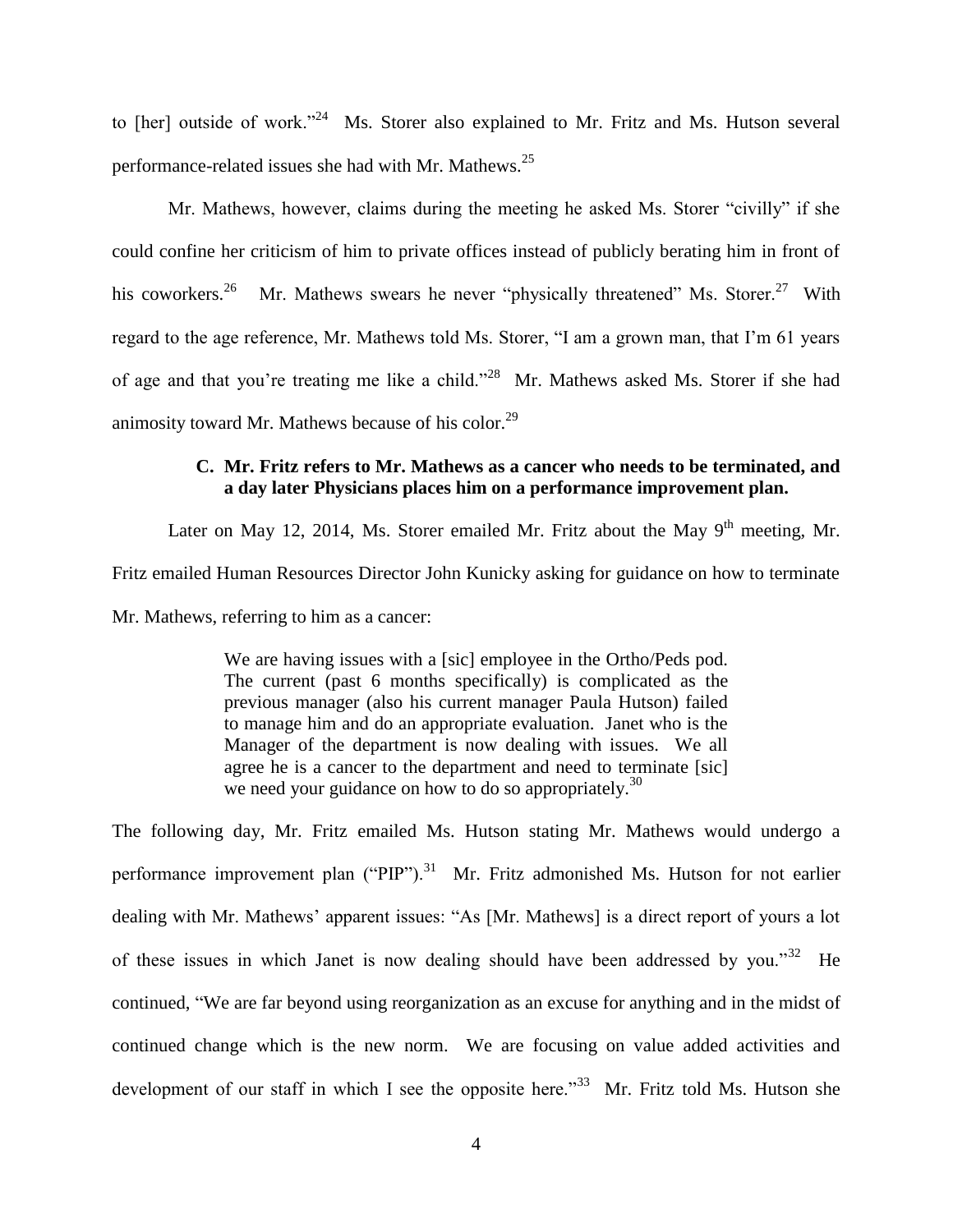would play a role in managing Mr. Mathews to achieve the PIP "and becoming a viable member of the team and helping us progress or he will no longer be part of the team.<sup>34</sup>

Mr. Fritz and Mr. Kunicky spoke by telephone on several occasions over the following months about the conflict and performance issues Ms. Storer had with Mr. Mathews.<sup>35</sup> Mr. Kunicky discussed this matter with his direct report, human resources consultant Meghann Ledford, who had also been working on the matter.<sup>36</sup> Mr. Kunicky asked Ms. Ledford to solicit and gather documents and other materials from Mr. Mathews, Ms. Storer, Ms. Hutson, and others so Mr. Kunicky could review the matter independently and be able to advise Mr. Fritz on how to handle the situation.<sup>37</sup> Ms. Ledford admits she did not give Mr. Mathews the opportunity to share his side of the story before Physicians placed him on the PIP.<sup>38</sup>

Over the course of the next few weeks, Ms. Storer worked with Ms. Ledford on several drafts of a written PIP document.<sup>39</sup> Mr. Fritz and Mr. Kunicky reviewed and edited these drafts, and Ms. Hutson provided her input as well. $^{40}$ 

#### **D. Physicians place Mr. Mathews on a PIP.**

On June 12, 2014, despite Mr. Fritz's reference to Mr. Mathews as a cancer to be terminated, Physicians placed Mr. Mathews on a PIP for a 45-day period.<sup>41</sup> The PIP provided Ms. Hutson and Ms. Storer would meet with Mr. Mathews on a weekly basis to discuss his progress.<sup>42</sup> If Mr. Mathews failed to improve his performance under the PIP, he could be terminated.<sup>43</sup>

When Ms. Storer met with Mr. Mathews to discuss the PIP, Mr. Mathews reacted "angrily and argumentatively" to the issues addressed in the PIP. $44$  Mr. Mathews saw many factual inaccuracies in the PIP and proceeded to write a response.<sup>45</sup> Mr. Mathews claims the PIP did not clarify how he would be evaluated during the PIP.<sup>46</sup>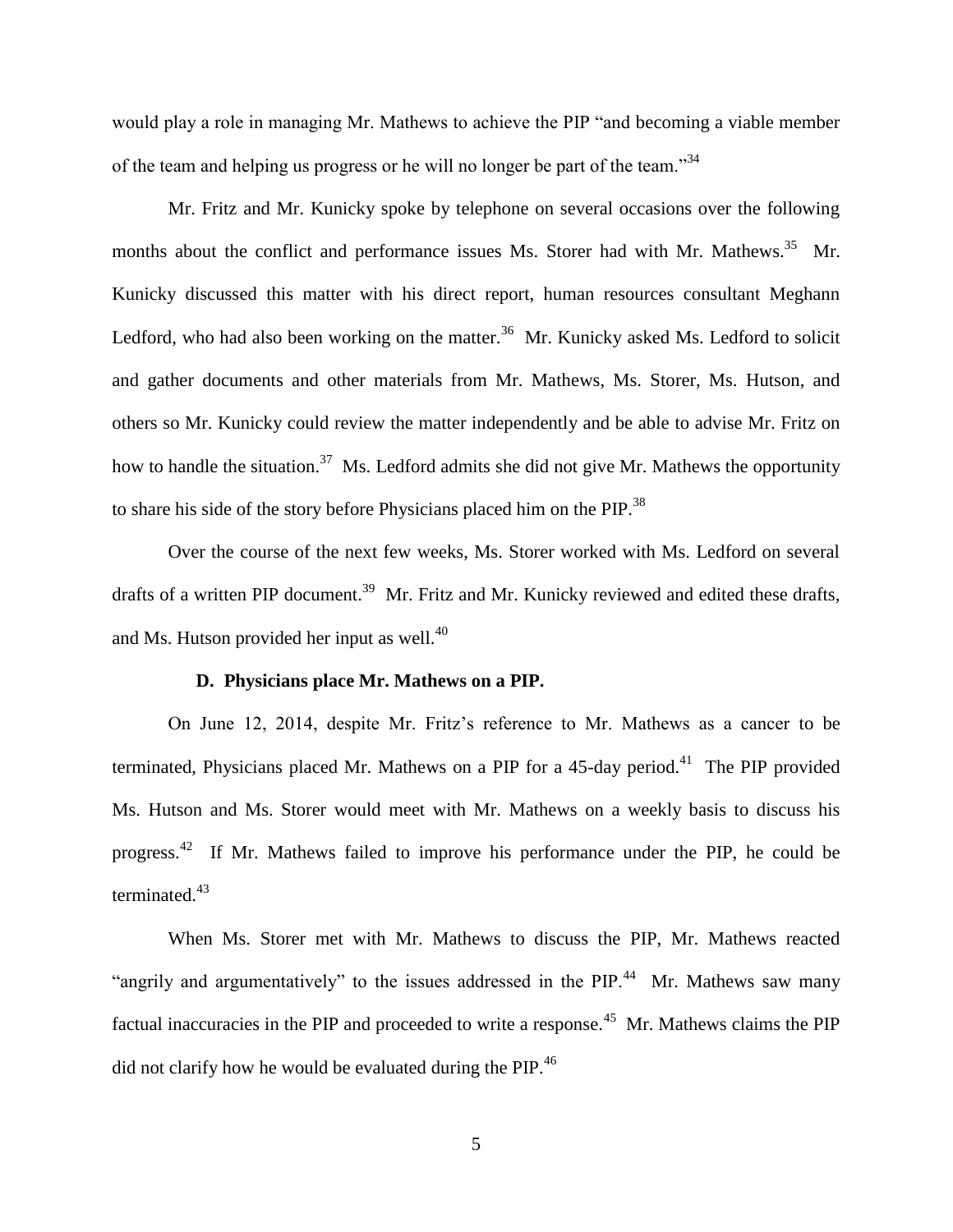#### **E. Mr. Mathews' meeting with Mr. Fritz regarding the PIP.**

Mr. Mathews requested a meeting with Mr. Fritz to discuss the PIP, stating he believed "a significant amount of confusion has been sowed."<sup>47</sup> Mr. Fritz responded although he supported the PIP, he would schedule a meeting to discuss "improvement points" with Mr. Mathews but not to discuss his challenges to the plan.<sup>48</sup> Mr. Mathews responded he did not intend to challenge anything in the PIP, but sought to "fill in some critical facts that were omitted" and to discuss the metrics Physicians would use to measure his performance.<sup>49</sup>

After Mr. Fritz received Mr. Mathews' email, he emailed Ms. Storer and Ms. Ledford, stating he would be glad to meet with Mr. Mathews but would be "wary to do so without others present" because his interactions with Mr. Mathews "have led me to correlate him to a used car salesman and only out for his own good. By meeting with me I would guess he has more than one motive."<sup>50</sup>

Later that month, shortly after the PIP began, Mr. Mathews met with Mr. Fritz and provided him written materials defending each point addressed in the PIP.<sup>51</sup> Mr. Mathews defended his prior conduct and requested a clearer articulation of the metrics which would be used to address his performance.<sup>52</sup> Mr. Fritz, however, swears Mr. Mathews appeared "almost obsessed with arguing over details that were not important to his overall performance deficiencies."<sup>53</sup> Mr. Fritz came away from the meeting "with the clear impression that [Mr. Mathews] was not trying to improve his performance, but was trying to prove Janet Storer wrong—that it had become a personal contest for [Mr. Mathews] and [Ms. Storer].<sup>54</sup> Mr. Fritz explains Mr. Mathews "was completely missing the larger point of the PIP, which was for him to learn to cooperate with his manager and get his projects done properly and timely—and without burdening his manager or others with having to help him do his job."<sup>55</sup>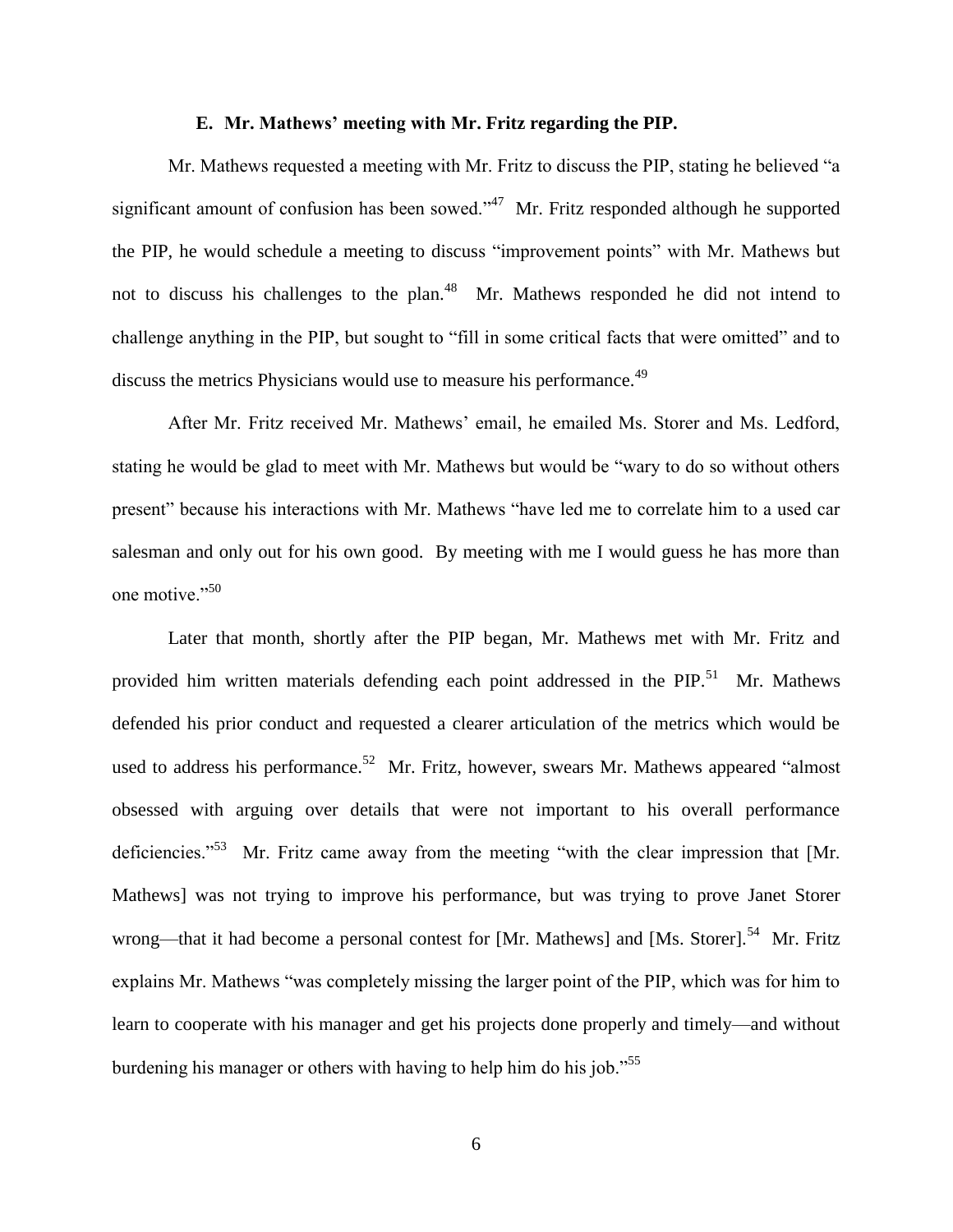#### **F. Mr. Mathews' PIP meetings with Management.**

Mr. Mathews had a series of meetings with management during the PIP period, including a meeting on July 9, 2014 documented by Ms. Hutson, Ms. Storer, and Ms. Ledford in emails sent to management. The meeting did not go well for Mr. Mathews. Ms. Hutson described the meeting as "very uncomfortable" and "unproductive," and she noted Mr. Mathews' strained relationship with Ms. Storer.<sup>56</sup>

According to Ms. Storer, Mr. Mathews' anger frightened her, and she noted Mr. Mathews "records everything I say and do much like a stalker." Ms. Storer told Mr. Fritz she felt "bullied," and she feared Mr. Mathews would harm her.<sup>57</sup> Ms. Storer mentioned Mr. Mathews "is not working towards being a productive member of our team. [He] is angry and would rather document and argue then move forward."<sup>58</sup>

Ms. Ledford recalled Mr. Mathews as being "loud and yelling at times because he is frustrated that he was even placed on a PIP and doesn't feel that [Ms. Storer] is giving him the proper training he needs to succeed."<sup>59</sup> After hearing about this meeting, Mr. Fritz suggested discharging Mr. Mathews before the conclusion of the PIP, possibly for insubordination.<sup>60</sup>

Ms. Ledford met with Mr. Mathews two days later and told him "his behavior can't continue and that he must be respectful."<sup>61</sup> Mr. Mathews apologized several times, but said he felt Ms. Storer targeted him.<sup>62</sup> Ms. Ledford spoke with Ms. Storer after this meeting and told her she did not have problems with Mr. Mathews.<sup>63</sup> Ms. Storer "seemed surprised by this and feels that we are giving him false hope."<sup>64</sup> Ms. Storer nonetheless agreed to continue meeting with Mr. Mathews.<sup>65</sup>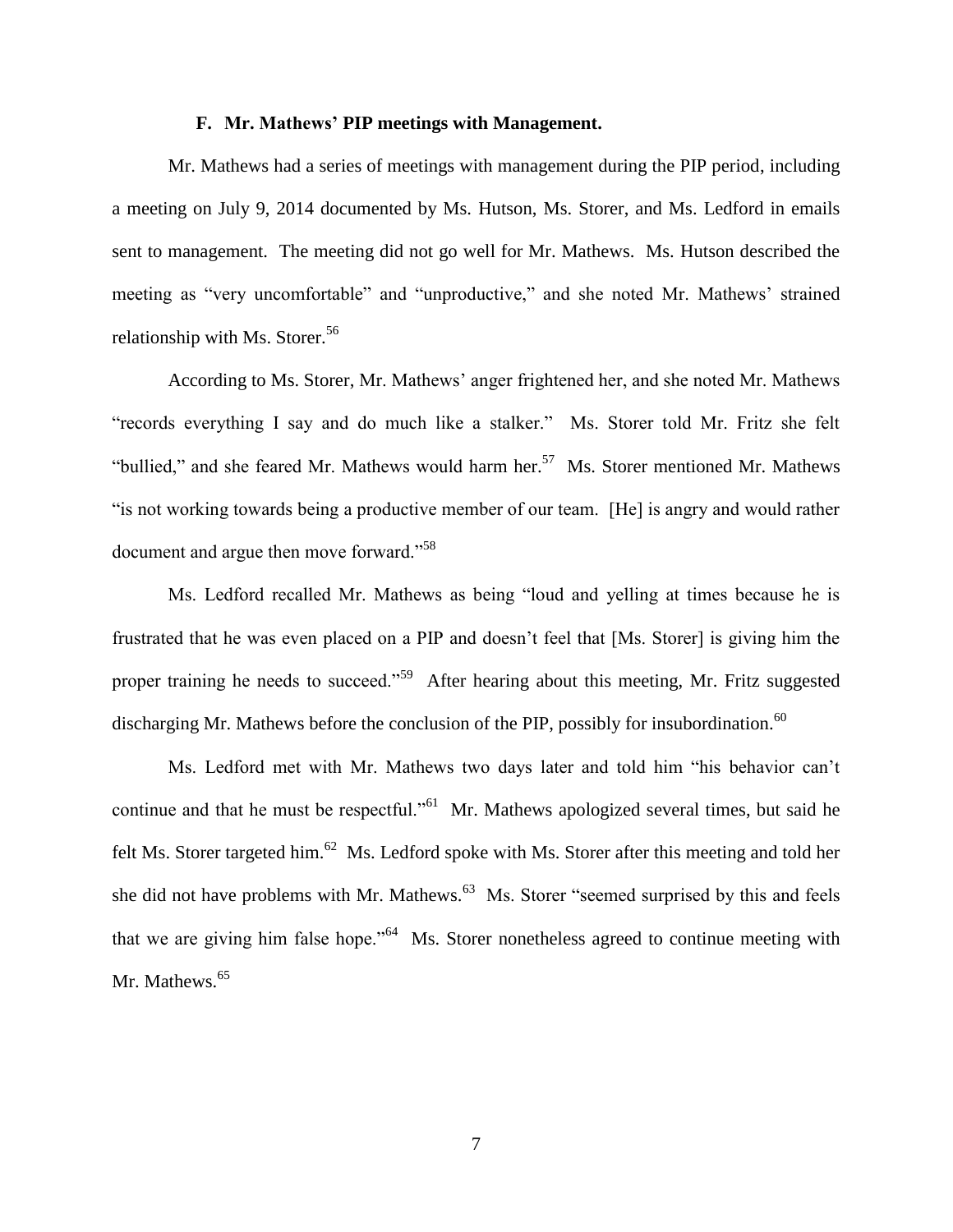#### **G. Mr. Fritz discharges Mr. Mathews.**

On July 29, 2014, Mr. Fritz discharged Mr. Mathews.<sup>66</sup> Mr. Fritz explains he did so because Mr. Mathews either (a) "never accepted the PIP was needed, so he refused to cooperate in it," or (b) Mr. Mathews "was not capable of doing what was being asked, so he masked that inability by being argumentative and hostile with" Ms. Storer.<sup>67</sup> Physicians replaced Mr. Mathews with Ms. Walsh, who is Caucasian.<sup>68</sup>

#### **H. Alleged discriminatory statements.**

Mr. Mathews alleges two incidents in which Ms. Storer allegedly made discriminatory statements, and he argues these statements are relevant to his national origin discrimination and hostile work environment claims. We refer to these statements as the America's favorite pasttime statement and the Indian statement.

#### **i. America's favorite past-time statement.**

During the PIP period, Ms. Storer made a comment to Mr. Mathews which could be suggestive of national origin bias. On June 19, 2014, Ms. Storer asked Mr. Mathews whether he would be going to a Pittsburgh Pirates baseball game, and he said no.<sup>69</sup> Ms. Storer responded in a tone Mr. Mathews perceived to be discriminatory, stating she was "not surprised" he would not be attending the Pirates game, "America's [emphasized in tone] favorite past time."<sup>70</sup>

#### **ii. Indian statement.**

At a meeting at some point between February 2014 and July 2014, Ms. Storer repeated the hearsay statement of a coworker which mentioned a coworker's national origin.<sup>71</sup> During the meeting, Ms. Storer restated the statement of employee, Dr. Fu, who said another employee, Naveed Ismail, "had suggested that [Dr. Fu] was a snazzy dresser and that he [Mr. Ismail] wouldn't have any trouble working with an Indian like that."<sup>72</sup>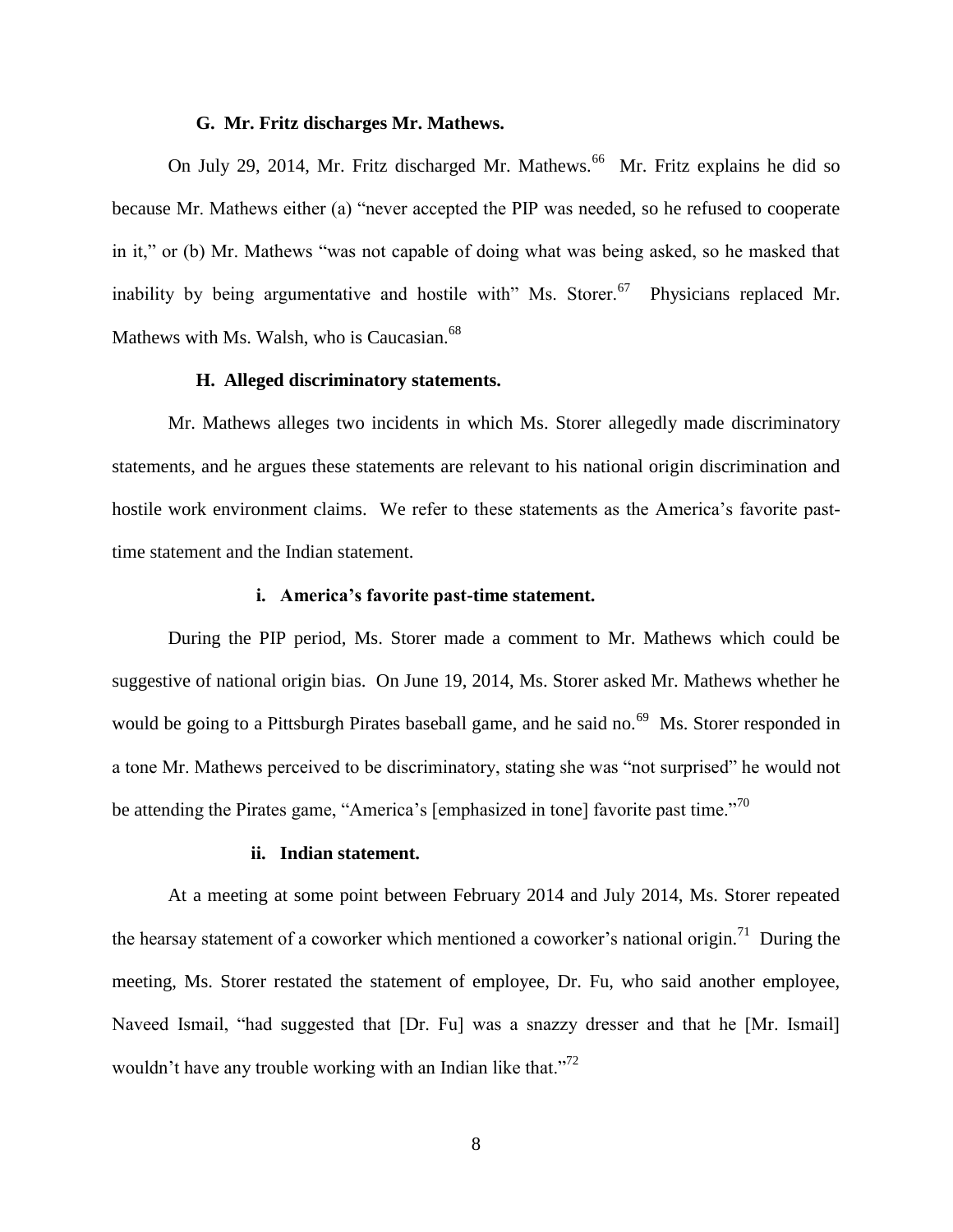#### **II. Analysis**

Mr. Mathews sued Physicians for age and national origin discrimination, hostile work environment, and retaliation under the Age Discrimination in Employment Act of 1967, $^{73}$  Title VII of the Civil Rights Act of 1964,<sup>74</sup> and the Pennsylvania Human Relations Act ("PHRA").<sup>75</sup> Physicians moves for summary judgment, arguing Mr. Mathews' claims fail as a matter of law.<sup>76</sup>

# **A. Mr. Mathews adduces evidence of age discrimination.**<sup>77</sup>

To prevail under the ADEA, Mr. Mathews must prove "but for" his age, he would not have suffered an adverse employment action.<sup>78</sup> To survive summary judgment, Mr. Mathews may present direct evidence demonstrating age constituted the but-for cause of the decision or demonstrate pretext under the familiar McDonnell Douglas<sup>79</sup> burden shifting framework. Physicians argues Mr. Mathews fails under both methods. We find there is sufficient evidence under the McDonnell Douglas framework to find Physicians' proffered explanation for terminating Mr. Mathews is pretextual.

Under the McDonnell Douglas framework, if Mr. Mathews establishes a prima facie case, the burden shifts to Physicians to proffer evidence of legitimate non-discriminatory reasons for its adverse employment actions. <sup>80</sup> "The defendant satisfies its burden at this step by introducing evidence which, taken as true, would permit the conclusion that there was a nondiscriminatory reason for the unfavorable action."<sup>81</sup> Once satisfied, Mr. Mathews must then show, by a preponderance of the evidence, Physicians' explanation is "pretextual." $82$ 

Physicians does not challenge Mr. Mathews' prima facie case. Mr. Mathews argues Physicians fails to articulate a legitimate, nondiscriminatory reason for discharging Mr. Mathews. This argument fails. "The defendant's burden at this stage is relatively light: it is satisfied if the defendant articulates any legitimate reason for the discharge; the defendant need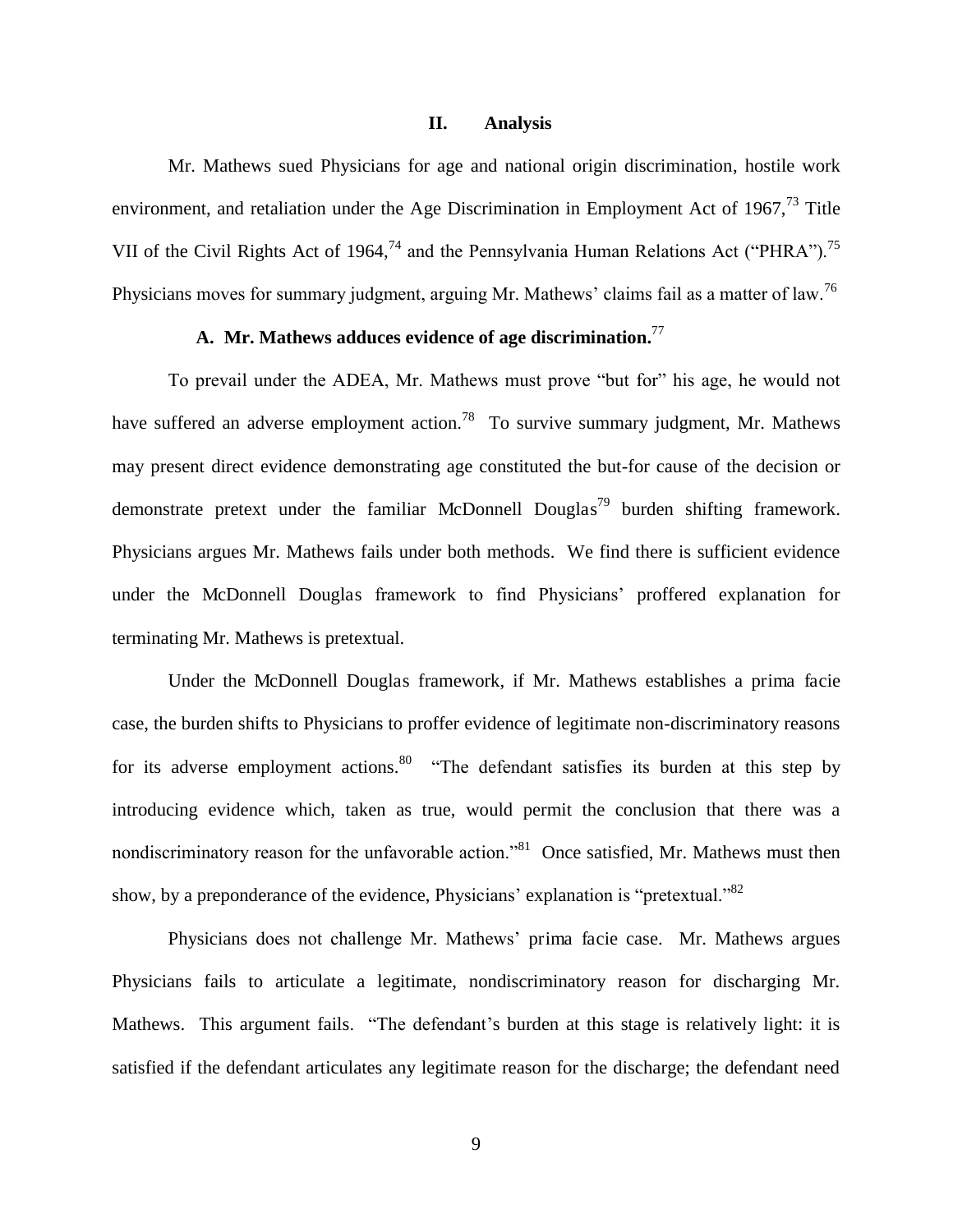not prove that the articulated reason actually motivated the discharge."<sup>83</sup> Physicians satisfies this burden, as demonstrated by Mr. Fritz's explanation Mr. Mathews' either (a) never accepted the necessity of the PIP and refused to cooperate in it, or (b) lacked the capability to do the work and masked his inability with argumentativeness and hostility toward Ms. Storer.<sup>84</sup>

As Physicians satisfies its burden, Mr. Mathews must: (a) adduce evidence allowing a factfinder to disbelieve Physicians' reasons; or (b) point to evidence allowing a factfinder to believe an invidious discriminatory reason more likely than not constituted a "determinative cause" Physicians' conduct.<sup>85</sup> "To discredit the employer's proffered reason . . . the plaintiff cannot simply show that the employer's decision was wrong or mistaken, since the factual dispute at issue is whether discriminatory animus motivated the employer, not whether the employer is wise, shrewd, prudent or competent."<sup>86</sup>

There is sufficient evidence allowing a reasonable jury to disbelieve Mr. Fritz's explanation for terminating Mr. Mathews. Within hours of Physicians deciding to institute the PIP, Mr. Fritz sent an email to Mr. Kunicky in Human Resources stating "all agree" Mr. Mathews is a "cancer to the department and need to terminate."<sup>87</sup> Mr. Fritz's statement casts doubt on whether he ever intended to give Mr. Mathews a chance under the PIP. A reasonable jury could find the PIP to be a sham. We recognize Mr. Fritz's later emails regarding a PIP, but there is a question of credibility as to whether Mr. Fritz already decided to fire Mr. Mathews under the PIP. If so, a jury must explore why. Although Mr. Mathews adduces sufficient evidence to withstand summary judgment, he retains the ultimate burden at trial of proving intentional discrimination, i.e. "age was a determinate factor" in UPP's decision.<sup>88</sup> We accordingly deny Physicians' motion for summary judgment as to Mr. Mathews' age claims.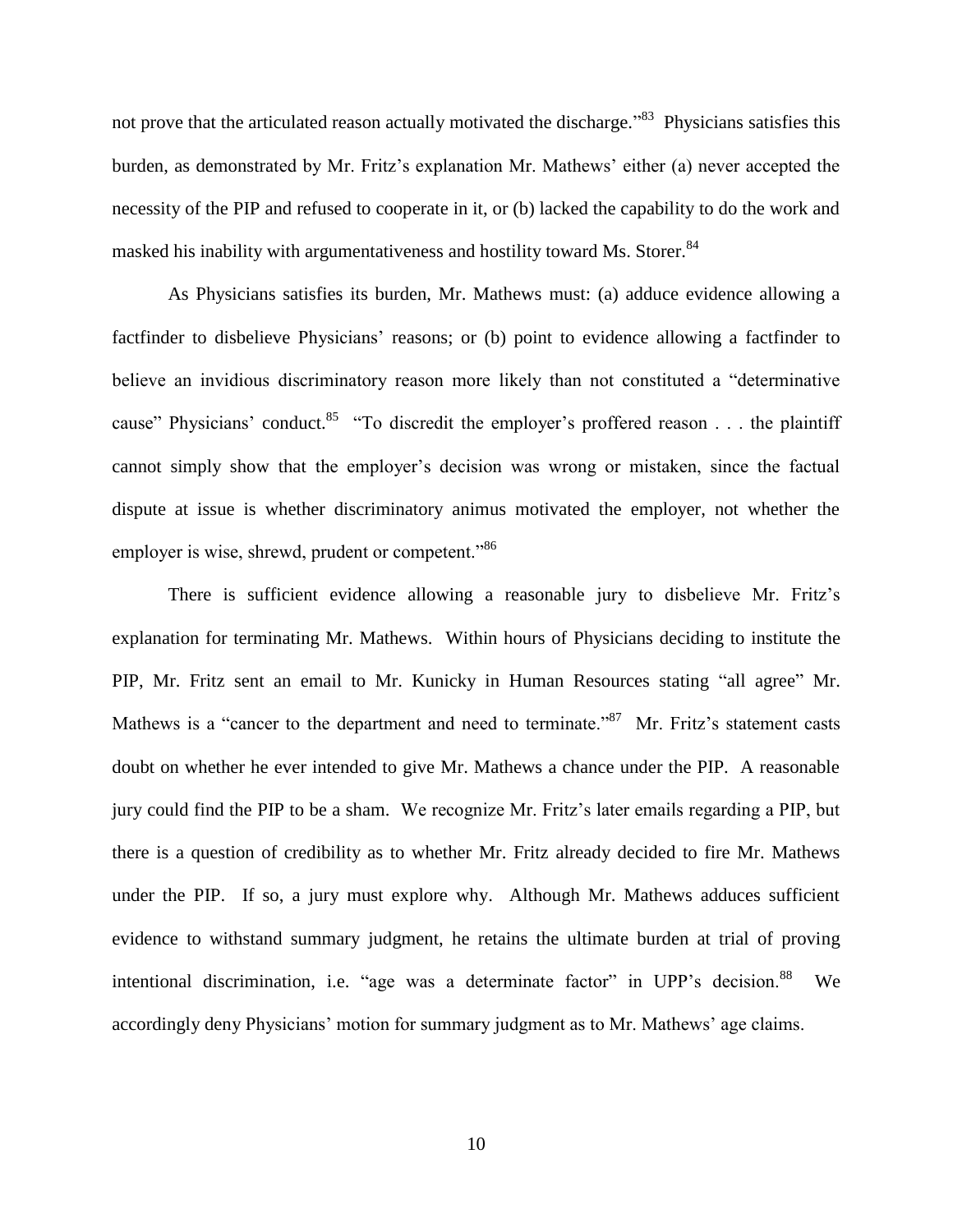# **B. Mr. Mathews adduces evidence of national origin discrimination.**<sup>89</sup>

To prevail on a claim for national origin discrimination, Mr. Mathews must present evidence allowing a reasonable jury to conclude his national origin "was a motivating factor" in Physicians' decision to discharge him.<sup>90</sup> Mr. Mathews can prove his case with direct evidence of discrimination or under the McDonnell Douglas pretext analysis.<sup>91</sup> Physicians argues Mr. Mathews fails under both methods.

To establish a prima facie case of national origin discrimination, Mr. Mathews must show: (1) he is a member of a protected class; (2) he was qualified for his position; (3) he suffered an adverse employment action; and (4) the action occurred under circumstances that could give rise to an inference of intentional discrimination.<sup>92</sup> Physicians argues Mr. Mathews does not satisfy the fourth requirement.

Mr. Mathews provides sufficient evidence giving rise to the inference of discrimination. Replacement by an individual outside the protected class is sufficient to establish an inference of discrimination.<sup>93</sup> Physicians replaced Mr. Mathews with Ms. Walsh, who is Caucasian.<sup>94</sup> Mr. Mathews accordingly satisfies this requirement of his prima facie case.

Physicians also argues Mr. Mathews cannot demonstrate pretext. We find sufficient evidence of pretext in Mr. Fritz's pre-PIP email referring to Mr. Mathews as a cancer who needed to be terminated. A jury must weigh the business reason in light of Mr. Fritz's emailed predetermined finding.

#### **C. Mr. Mathews' adduces evidence of unlawful retaliation.**

Physicians assumes for the purposes of summary judgment Mr. Mathews meets the requirements of a prima facie case of retaliation. Physicians argues, however, Mr. Mathews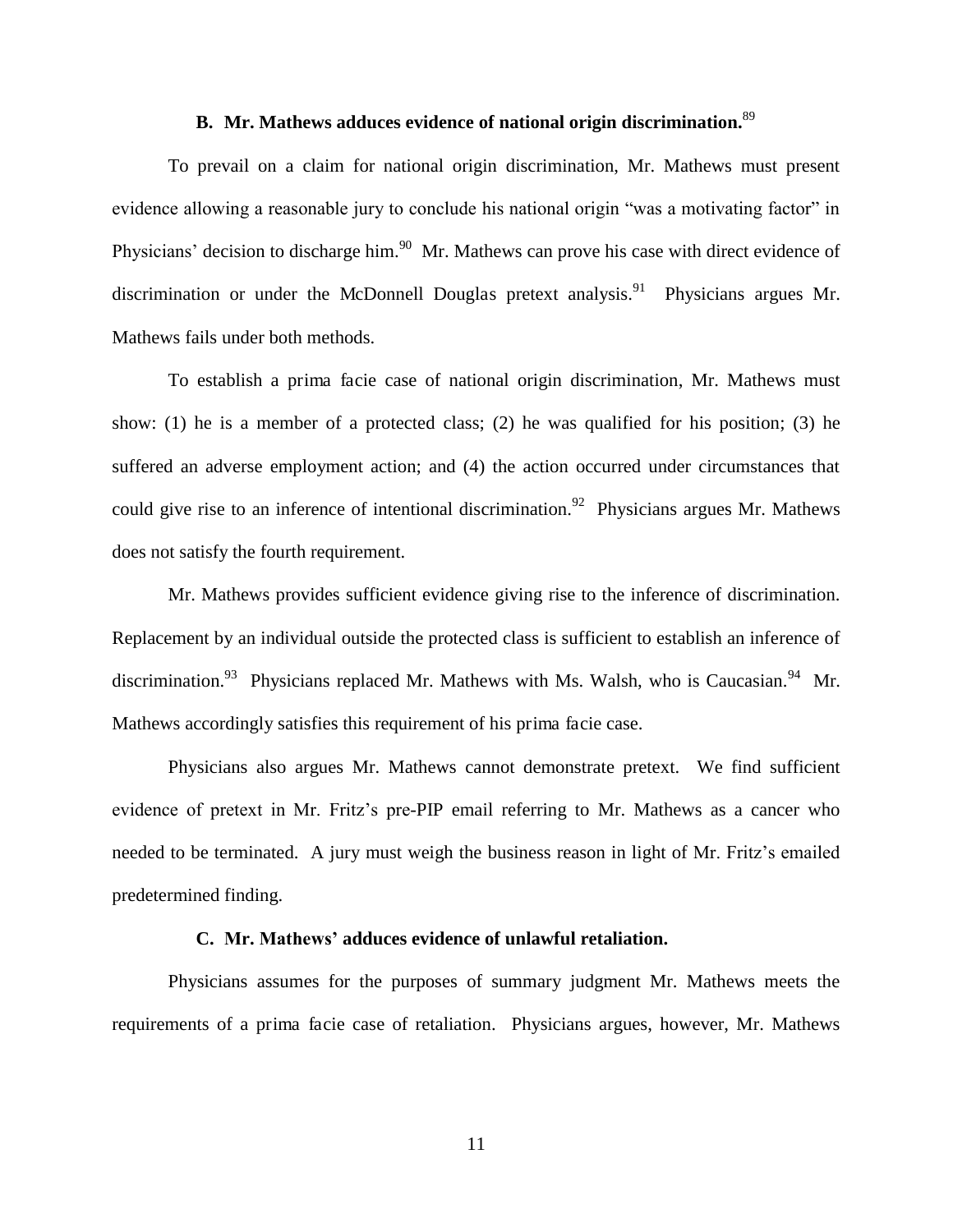cannot establish pretext. We again find sufficient evidence of pretext in Mr. Fritz's pre-PIP email referring to Mr. Mathews as a cancer who needed to be terminated.

## **D. Mr. Mathews does not adduce evidence of a hostile work environment.**

Physicians argues Mr. Mathews cannot establish a claim for hostile work environment. To prove hostile work environment based on age or national origin, Mr. Mathews must prove (1) he suffered intentional discrimination because of his age or national origin; (2) he suffered severe or pervasive discrimination; (3) the discrimination detrimentally affected him; (4) the discrimination would detrimentally affect a reasonable person in similar circumstances; and (5) the existence of respondeat superior liability. $95$ 

For summary judgment purposes, Physicians contends Mr. Mathews cannot satisfy the first or second elements. To determine whether an environment is severe or pervasive, we must consider the totality of the circumstances, including "the frequency of the discriminatory conduct; its severity; whether it is physically threatening or humiliating, or a mere offensive utterance; and whether it unreasonably interferes with an employee's work performance."<sup>96</sup> "It is well-settled that being closely supervised or watched does not constitute an adverse employment action that can support a hostile work environment claim, and that having one's work micromanaged may be unpleasant but does not give rise to a hostile environment claim."<sup>97</sup> "[T]he 'conduct must be extreme to amount to a change in the terms and conditions of employment."<sup>98</sup> This analysis "must concentrate not on individual incidents, but on the overall scenario."<sup>99</sup>

Mr. Mathews swears from January through July 2014, Ms. Storer engaged in conduct which he characterizes as constituting a hostile work environment, stating Ms. Storer: (1) denied him information he needed to do his tasks, including information required to complete a Profit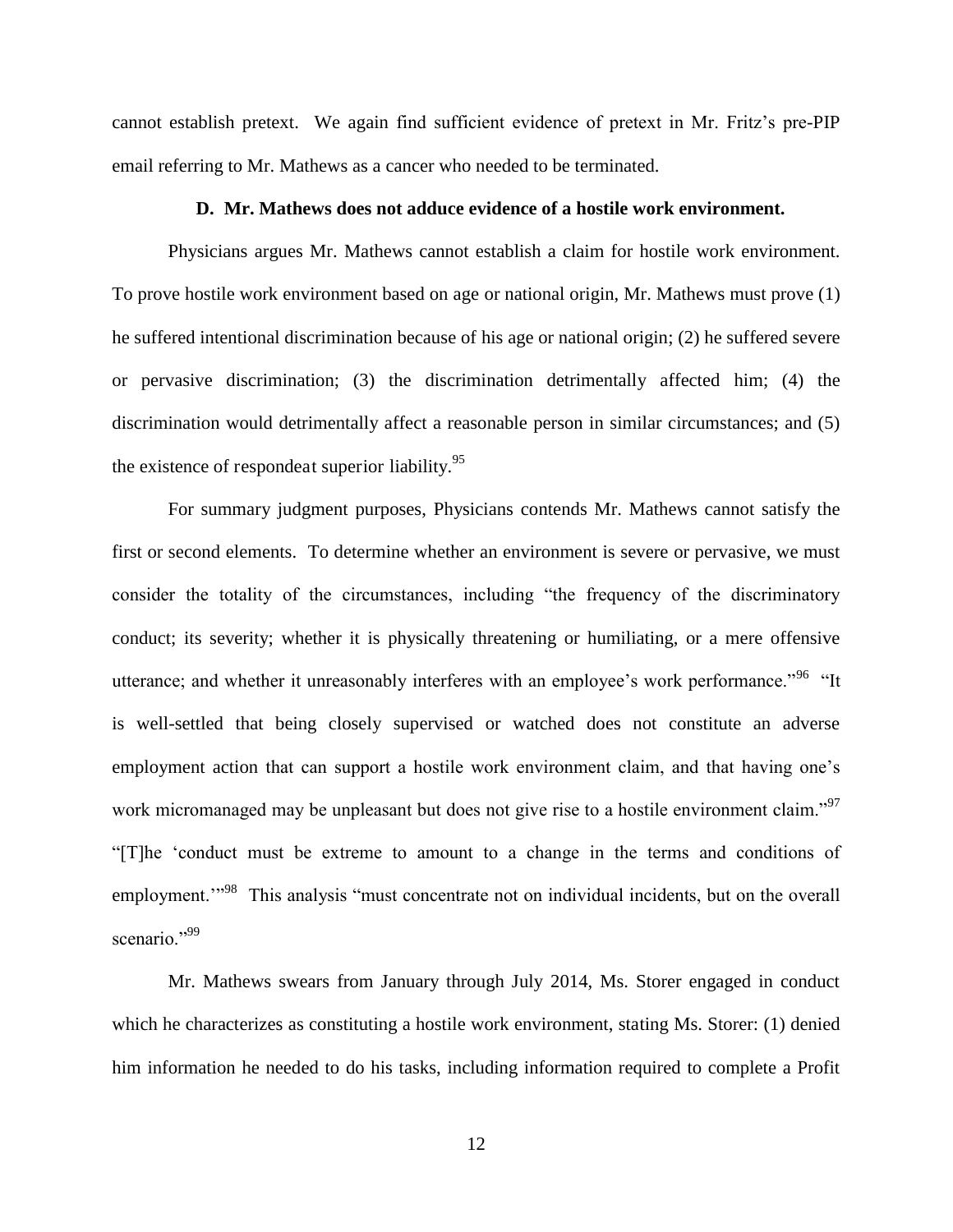and Loss; (2) created obstacles to his tasks; (3) prohibited him from communicating with others in the department who could provide him with necessary information; (4) required him to channel his queries through her but then chided him for not using his own initiative to find information; (5) "thwarted [him] in every fashion"; (6) "disparaged every move [he] made"; and (7) "presented [him] with a hostile demeanor."<sup>100</sup>

Mr. Mathews' sworn allegations suffer from many deficiencies. Many of his sworn allegations, including his contentions Ms. Storer created obstacles, thwarted him, disparaged him, and presented him with a hostile demeanor, are too conclusory to warrant consideration, as an "affiant must ordinarily set forth facts, rather than opinions or conclusions."<sup>101</sup> Likewise, Mr. Mathews swears Ms. Storer engaged in this conduct from January through July 2014, but he does not state how often this conduct occurred.

Considering the totality of the evidence, including non-conclusory sworn allegations and allegedly discriminatory statements, Mr. Mathews did not endure severe or pervasive harassment. By way of analogy, in Priest v. Felcor Lodging Trust, the district court found insufficient evidence of a hostile work environment where the plaintiff alleged her supervisor, Mitchell: (a) treated the plaintiff "in a demeaning and unprofessional manner"; (b) changed the reporting structure, requiring the plaintiff to report to a male coworker she did not get along with; (c) told the plaintiff to communicate with the male coworker only through Mitchell; (d) ignored or dismissed the plaintiff when she tried to converse with him; (e) told the plaintiff her hard work did not mean she was smart; (f) called her "sunshine"; (g) hit her on the top of her head with rolled up paper, punched her on the arm, and smacked her on the back; and (h) "showed preferential treatment" to the male coworker.<sup>102</sup> We similarly conclude the conduct Mr.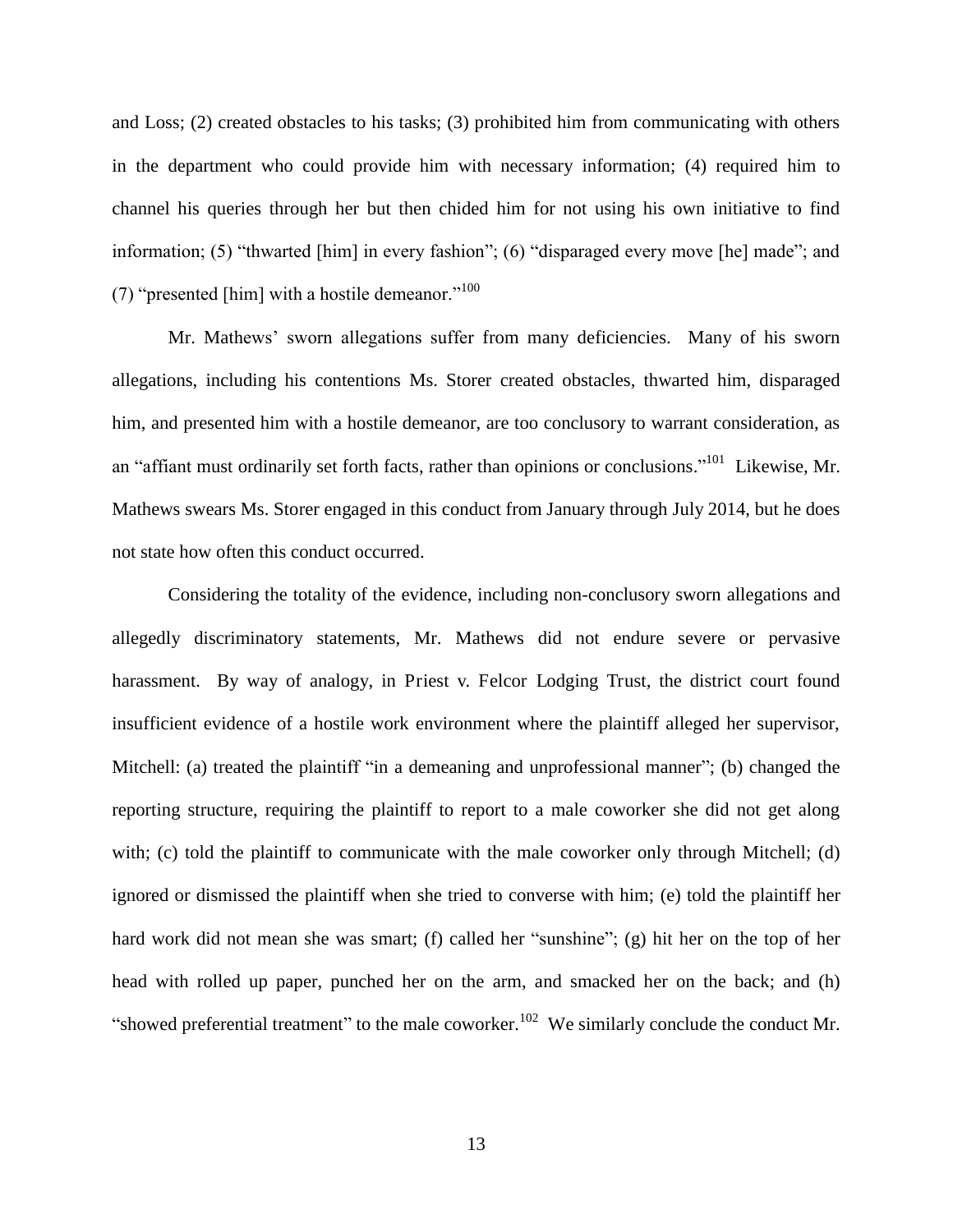Mathews endured does not rise to the level of an objectively hostile or abusive work environment.

# **III. Conclusion**

We grant Physicians' motion for summary judgment as to Mr. Mathews' claims for hostile work environment based on age and national origin. We deny Physicians' motion in all other respects.

<sup>&</sup>lt;sup>1</sup> We consider the "underlying facts and all reasonable inferences therefrom in the light most favorable to" Mr. Mathews, "the party opposing the motion." *Slagle v. Cnty. of Clarion*, 435 F.3d 262, 264 (3d Cir. 2006) (citations omitted). Our Policies require a Statement of Undisputed Material Facts be filed in support of a Rule 56 motion, as well as an appendix of exhibits. Physicians filed its Statement of Undisputed Material Facts at ECF Doc. No. 35. Physicians filed an appendix at ECF Doc. No. 36. Mr. Mathews responded to the Physicians' Statement of Undisputed Material Facts at ECF Doc. No. 50. Mr. Mathews added documents to the Appendix at ECF Doc. No. 48. Mr. Mathews provided a Statement of Undisputed Material Facts at ECF Doc. No. 46. Physicians responded to Mr. Mathews' Statement of Undisputed Material Facts at ECF Doc. No. 51. References to the exhibits in the appendices shall be referred to by bates number, for example, "Appx. 1."

 $2$  ECF Doc. No. 50,  $\P$  5.

 $3$  Appx. 933.

 $4$  ECF Doc. No. 50,  $\P$  1.

<sup>5</sup> *Id.*

 $6$  Appx. 933,  $\P$  5–6.

 $7$  ECF Doc. No. 50,  $\P$  6.

<sup>8</sup> *Id.*

 $9^9$  ECF Doc. No. 50, ¶ 9.

 $10$  ECF Doc. No. 50, ¶ 10.

 $11$  ECF Doc. No. 50, ¶ 2.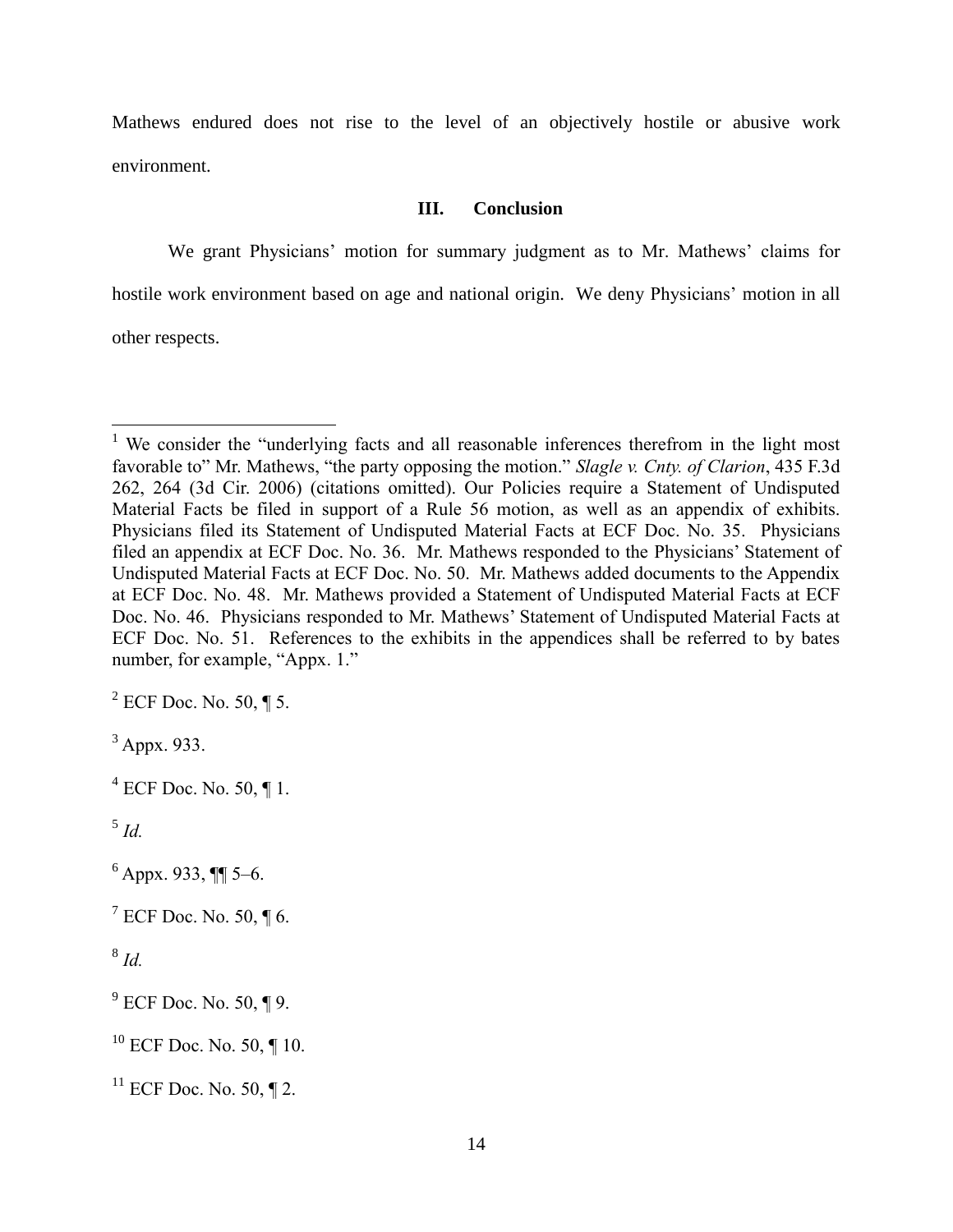ECF Doc. No. 50, ¶ 12. Appx. 152, ¶ 13. Appx. 152, ¶ 14. *Id. Id. Id.* Appx. 152, ¶ 15. Appx. 935, ¶ 19. Appx. 935, ¶¶ 19–20; Appx. 934, ¶ 13. Appx. 19. *Id. Id.*  $^{24}$  Appx. 21. Appx. 19. <sup>26</sup> Appx. 935, ¶ 15. *Id.* Appx. 193. *Id.* Appx. 27; ECF Doc. No. 50, ¶ 3. Appx. 24. *Id. Id.*

 $\overline{a}$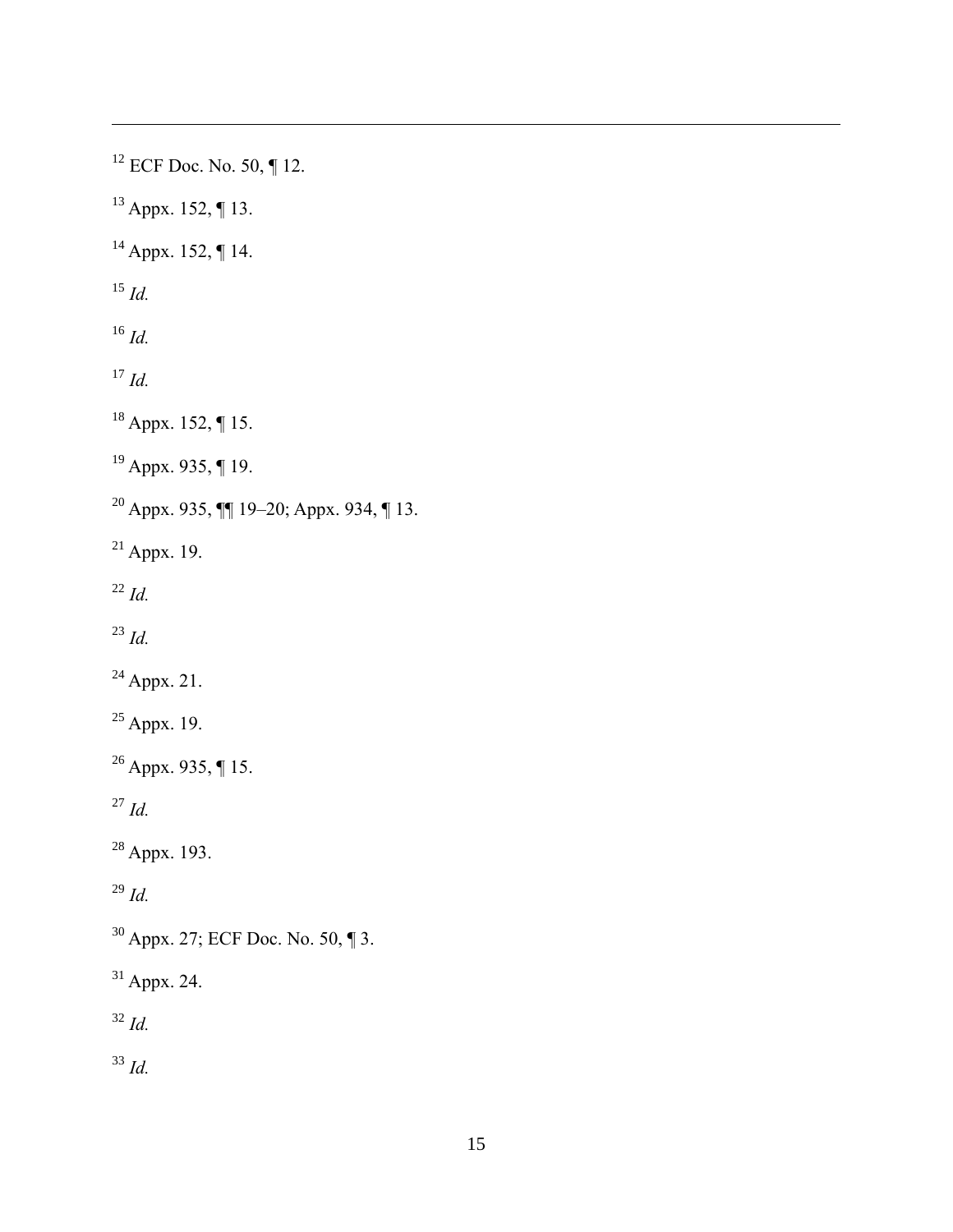$\overline{a}$ *Id.*

 Appx. 80, ¶ 4. Appx. 80, ¶ 5; ECF Doc. No. 50, ¶ 36. Appx. 80, ¶ 5; ECF Doc. No. 50, ¶ 36. Appx. 290. Appx. 153, ¶ 18. *Id.* Appx. 32. Appx. 34. *Id.* Appx. 153, ¶ 19. Appx. 937, ¶ 36. Appx. 937–38, ¶ 36. Appx. 995. Appx. 994. *Id.* Appx. 37. Appx. 11, 997–99. Appx. 997. Appx. 11, ¶ 44. Appx. 11, ¶ 45. *Id.* Appx. 49.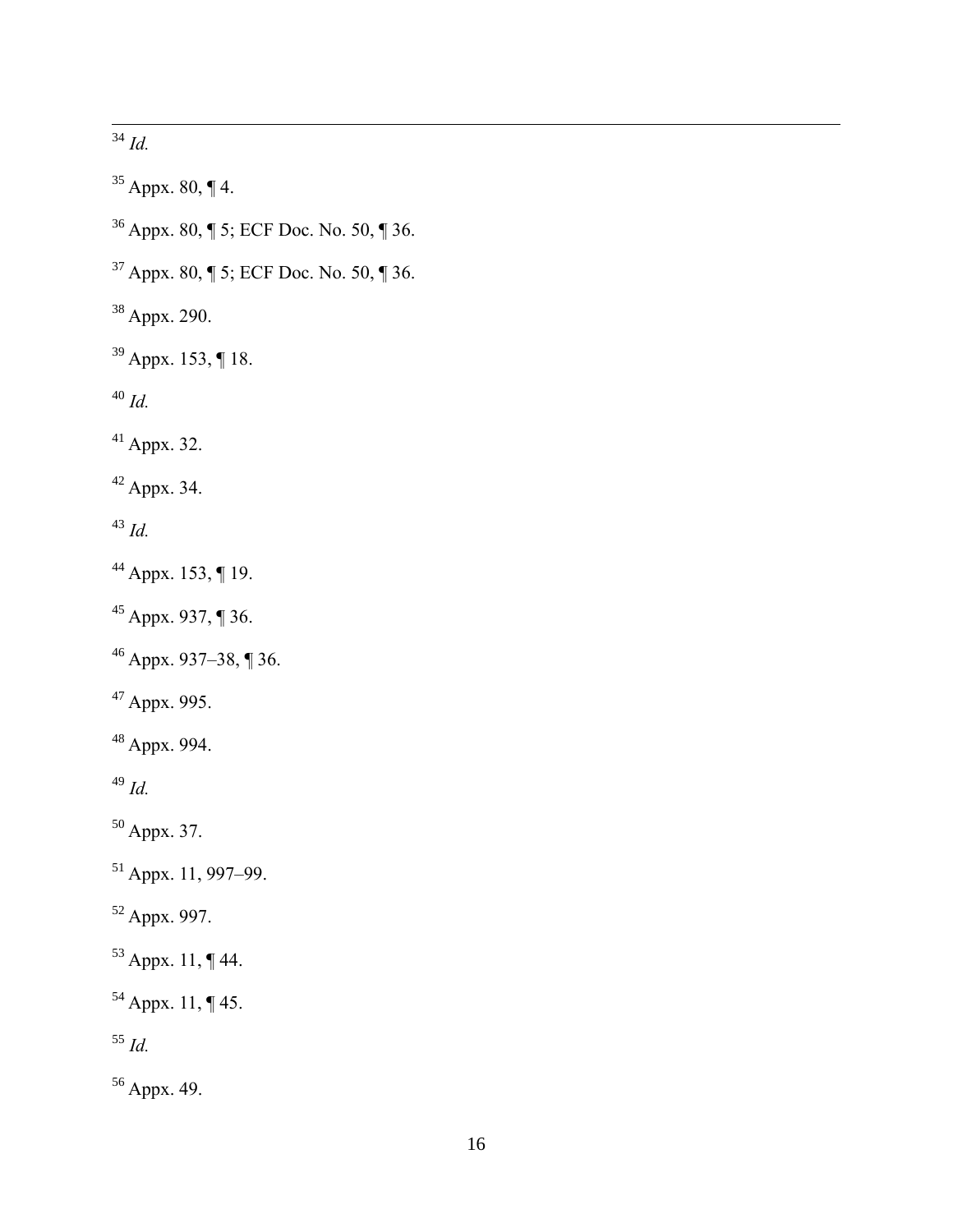Appx. 46.

Appx. 47.

Appx. 93.

*Id.*

 $\overline{a}$ 

Appx. 99.

*Id.*

*Id.*

*Id.*

*Id.*

Appx. 13, ¶ 52; Appx. 933, ¶¶ 5–6.

Appx. 13, ¶ 52.

ECF Doc. No. 51,  $\P$  114; Appx. 934,  $\P$  6.

 $^{69}$  Appx. 943, ¶ 71; Appx. 171–72, at pp. 57:21–58:05.

Appx. 171–72, at pp. 57:21–58:05.

Appx. 172, at p. 59.

Appx. 172, at p. 59.

29 U.S.C. § 621 *et seq.*

42 U.S.C. § 2000e *et seq.*

43 P. S. § 951 *et seq.*

<sup>76</sup> Summary judgment is proper when there is no genuine dispute of material fact and the movant is entitled to a judgment as a matter of law. Fed.R.Civ.P. 56(a). A dispute as to a material fact is genuine if "the evidence is such that a reasonable jury could return a verdict for the nonmoving party." *Anderson v. Liberty Lobby, Inc*., 477 U.S. 242, 255 (1986). On a motion for summary judgment, "we view the underlying facts and all reasonable inferences therefrom in the light most favorable to the party opposing the motion." *Mancini v. Northampton Cnty.*, 836 F.3d 308,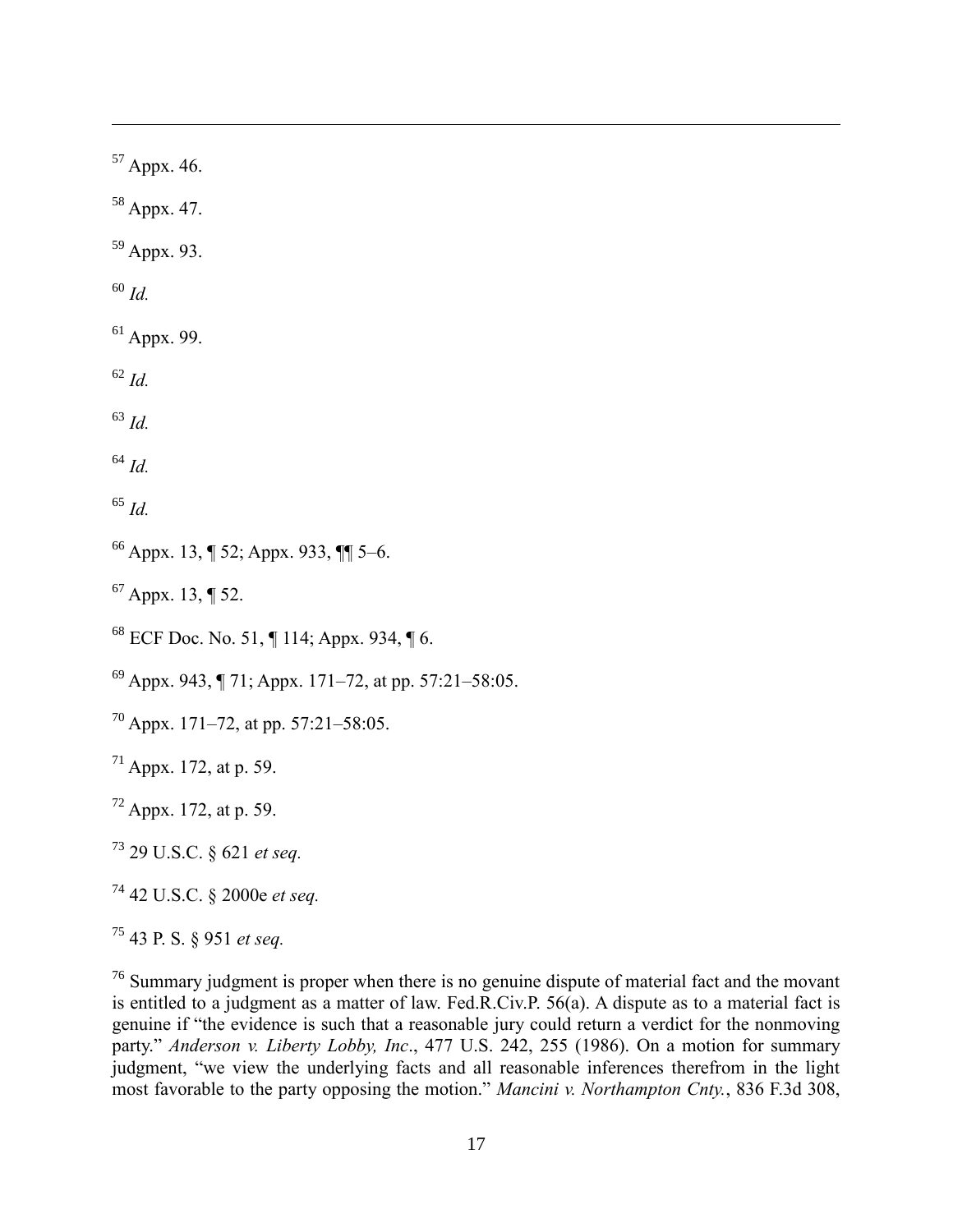313 (3d Cir. 2016) (quoting *Blunt v. Lower Merion Sch. Dist.*, 767 F.3d 247, 265 (3d Cir. 2014)). "The party seeking summary judgment 'has the burden of demonstrating that the evidentiary record presents no genuine issue of material fact.'" *Parkell v. Danberg*, 833 F.3d 313, 323 (3d Cir. 2016) (quoting *Willis v. UPMC Children's Hosp. of Pittsburgh*, 808 F.3d 638, 643 (3d Cir. 2015)). If the movant carries its burden, "the nonmoving party must identify facts in the record that would enable them to make a sufficient showing on essential elements of their care for which they have the burden of proof." *Willis*, 808 F.3d at 643 (citing *Celotex Corp. v. Catrett*, 477 U.S. 317, 323 (1986)). "If, after adequate time for discovery, the nonmoving party has not met its burden, pursuant to Federal Rule of Civil Procedure 56, the court must enter summary judgment against the nonmoving party." *Willis*, 808 F.3d at 643 (citing *Celotex Corp.*, 477 U.S. at 322-323).

 $77$  We treat Mr. Mathews' PHRA age discrimination claims as coextensive with his ADEA claims because the parties do not point to textual differences requiring different interpretations. *Burton v. Teleflex Inc.*, 707 F.3d 417, 432 (3d Cir. 2013) (quoting *Slagle*, 435 F.3d at 265 n.5).

<sup>78</sup> *Gross v. FBL Financial Services, Inc.*, 557 U.S. 167, 176 (2009).

<sup>79</sup> *McDonnell Douglas Corp. v. Green*, 411 U.S. 792 (1973).

<sup>80</sup> *Anderson v. Wachovia Mortg. Corp.*, 621 F.3d 261, 271 (3d Cir. 2010) (citation omitted).

<sup>81</sup> *Id.* (quoting *Fuentes v. Perskie*, 32 F.3d 759, 763 (3d Cir.1994)) (quotation marks omitted).

<sup>82</sup> *Id.*

 $\overline{a}$ 

<sup>83</sup> *Woodson v. Scott Paper Co.*, 109 F.3d 913, 920 n.2 (3d Cir. 1997) (citing *Fuentes*, 32 F.3d at 763).

 $84$  Appx. 13, ¶ 52.

<sup>85</sup> *Willis*, 808 F.3d at 645 (quoting *Fuentes*, 32 F.3d at 764).

<sup>86</sup> *Keller v. Orix Credit Alliance, Inc.*, 130 F.3d 1101, 1109 (3d Cir. 1997).

<sup>87</sup> Appx. 27; ECF Doc. No. 50, ¶ 3.

<sup>88</sup> *Chipollini v. Spencer Gifts, Inc.*, 814 F.2d 893, 897 (3d Cir. 1987) (en banc).

<sup>89</sup> We treat Mr. Mathews' PHRA national origin discrimination claims as coextensive with his Title VII national origin claims because the parties do not point to textual differences requiring different interpretations. *Burton*, 707 F.3d at 432 (quoting *Slagle*, 435 F.3d at 265 n.5).

<sup>90</sup> *Makky v. Chertoff*, 541 F.3d 205, 214 (3d Cir. 2008) (quoting *Desert Palace, Inc. v. Costa*, 539 U.S. 90, 101 (2003)).